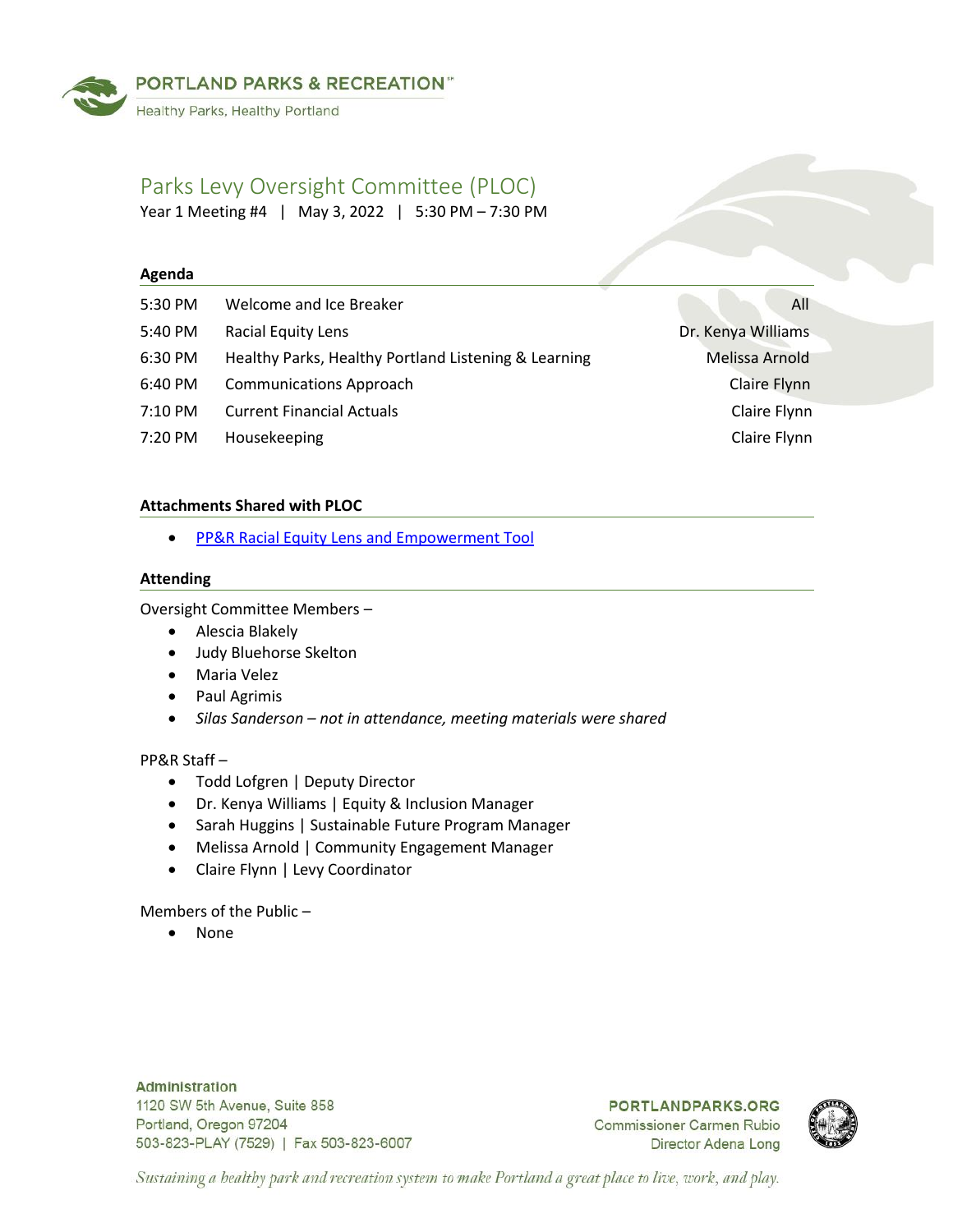## **Racial Equity Lens**

Dr. Kenya Williams began his presentation with a brief overview of the Equity and Inclusion (E&I) team at PP&R. The purpose of the E&I team is to advise bureau leadership and staff on equity practice, policy, and resource allocations that ensure a more equitable and inclusive community. This includes making recommendation about racial equity, antiracism, language access, disability, LGBTQIA2S+, immigrants and refugees, and support for all culturally and historically underserved communities. The teams' activities include, among other things, leading and implementing the Racial Equity Lens, creating internal and external partnerships for engagement, and expanding language access. In 2020, the E&I team provided support in organizing and convening 150 immigrant and refugee community leaders and organizations to gather information and support for the Parks Levy.

In 2022 and 2023, the team will continue building capacity and expanding the team. They will be developing an equity collaborative to provide more support to all Divisions, co-championing the Bureau's Healthy Parks, Healthy Portland strategic framework, reimagining the Parks for New Portlanders program, and identifying Bureau language access gaps and goals.

Dr. Williams then gave a detailed review of the background, structure, and application of the [PP&R Racial Equity Lens and Empowerment tool.](https://www.portland.gov/sites/default/files/2021/ppr-racial-equity-lens_march2021.pdf) A racial equity lens, per the City of Portland Office of Equity and Human Rights, is a critical thinking approach to undoing institutional and structural racism that evaluates burdens, benefits, and outcomes to underserved communities. PP&R began developing the Racial Equity Lens because of the need for a consistent bureau-wide approach to address inequities and a shared language and process for centering racial equity. The team developed and shared the lens from October 2020 to March 2022, researching existing lenses, developing workshops and gathering data, establishing frameworks, and creating a lessons learned report (soon to be published).

In additional to the Racial Equity Lens, the E&I team is also currently in the process of developing an updated racial equity statement. The team hosted 7 work sessions from staff and Bureau Divisions (56 workshop participants and 360 comments) to collect feedback on what a racial equity statement should look like. Dr. Williams shared the current draft statement with the PLOC and noted that Wave II of Listening & Learning, as part of the Healthy Parks, Healthy Portland strategic planning process, would collect additional feedback and continue community engagement on the draft.

The PLOC then had an opportunity for discussion and questions:

- Paul asked about a Word Cloud that was shown as an example of some of the data that was collected from staff feedback around the Racial Equity Lens and the draft Racial Equity Statement. Specifically, what was the key take aways from the data? What resonated for the team?
	- $\circ$  Dr. Williams shared that the key take aways were: a need for accountability and transparency, as well as community – that a lot of people and staff want to understand how racial equity work can better provide for the communities that are facing inequities.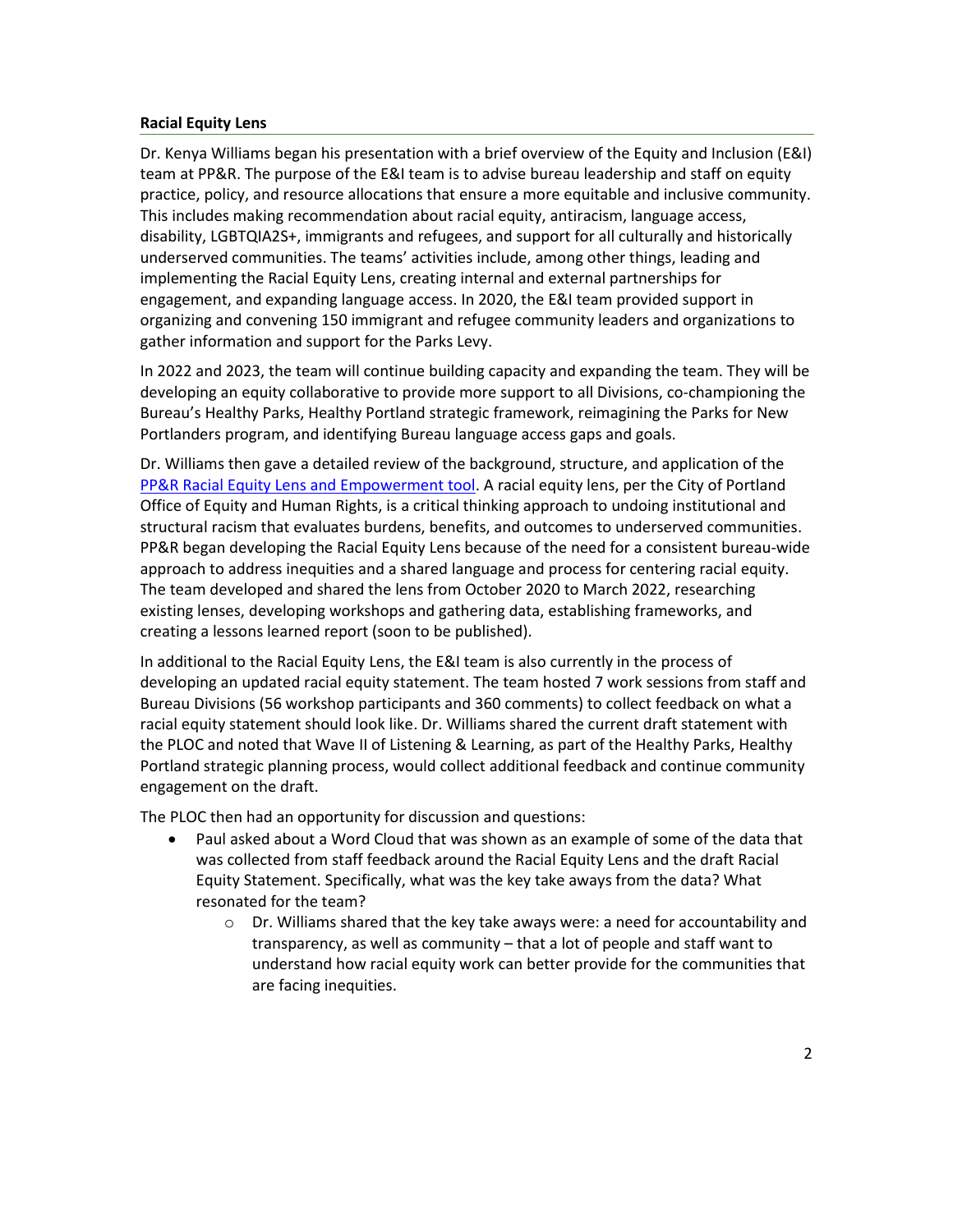- Sarah shared that, at previous meetings, the PLOC saw the Decision Support Tool and how the tool piloted the use of the Racial Equity Lens in the budget process where Parks Levy resources were allocated.
	- o Dr. Williams noted that the City also uses a Budget Equity Tool. However, PP&R took a different path in centering equity and accountability by incorporating the Racial Equity Lens in the bureau's Decision Support Tool.
	- o With the Decision Support Tool, originally used for the FY21-22 Fall Budget Monitoring Process, staff writing a budget proposal were asked to go through the Racial Equity Lens and fill out every step. The proposals then went through a blind review process with a rubric and reviewers who read all submissions.
- Dr. Williams also noted that the E&I team is currently wrapping up Racial Equity Lens Lessons Learned report that will detail what could have been done differently and how the tool has been used to date. He committed to sharing that report with the PLOC.

# **Healthy Parks, Healthy Portland Listening & Learning**

Melissa Arnold, Community Engagement Manager, gave an overview of the Listening & Learning community engagement efforts being moved forward as part of the Healthy Parks, Healthy Portland strategic planning process.

In summer 2022, Wave II of Listening & Learning will occur to collect feedback on a new suite of organization statements – new Mission, Vision, Values, Racial Equity Statements, and organizational outcome categories. The goal of Wave II is to engage the community further to understand if these statements and outcomes are what community need and want from their Parks & Recreation system, and how we can bring these statements to life. This engagement is happening with staff, advisory groups, and centered community groups, and has also included more in depth "co-design" teams made up of staff and community members.

Melissa shared specific dates and events that the community engagement team is tentatively planning on attending, many of them cultural events, in order to connect with centered communities. At these events information will be shared about Healthy Parks, Healthy Portland and other bureau happenings.

- Judy noted that the Delta Native Summer Gathering Ceremony, noted on the list of outreach events, won't be open to all of the public and will not be shared in the ways it usually is. Melissa acknowledged that change and confirmed that the outreach list is tentative in nature, particularly since some of the events are to be determined and groups are still in the event planning stages.
- Maria asked about events that also serve non-resident Portlanders such as the East Portland Arts Festival, that has many Gresham and out-of-the-city attendees. She asked how feedback from non-Portland residents might impact data or the create overlap.
	- $\circ$  Melissa shared that the engagement strategies at these community outreach events are more about gathering a large range of data. She also noted that the team is considering whether to have a zip code question to get a sense of areas of the City and broader metro area that PP&R is connecting with.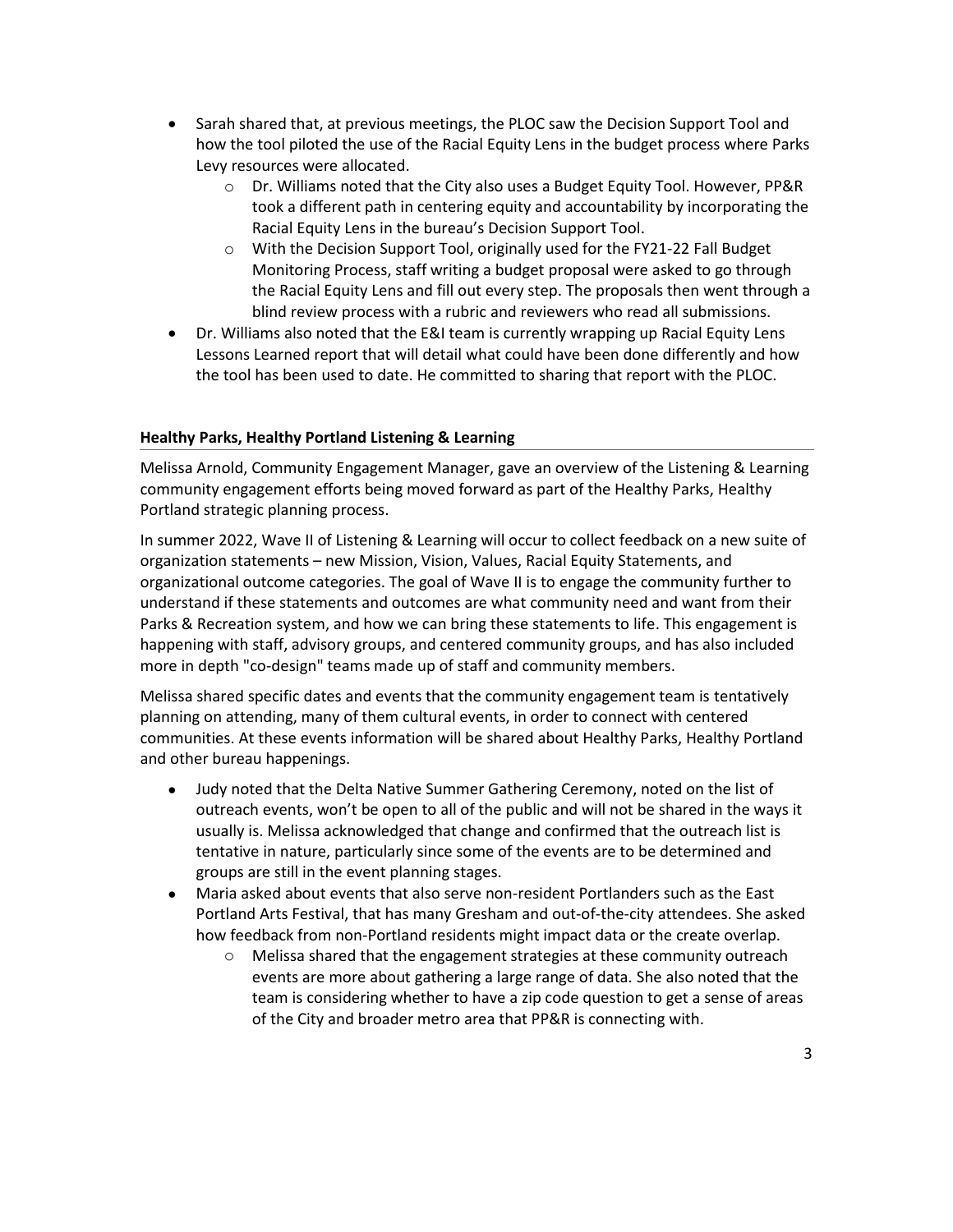- $\circ$  Additionally, Melissa spoke to the balance between the City's official jurisdiction and boundaries and the broader community that PP&R serves – noting that some folks that engage with parks system are not city of Portland residents. The Community Engagement team is not currently looking at attending non-Portland events; however, they are aware and are having conversations about broader geographic outreach.
- Alescia asked if Summer Lunch and Play, as well as Summer Concerts, were going to be outreach opportunities.
	- o Melissa confirmed that her team is connecting with PP&R Summer Free For All staff and event organizers on opportunities. Many dates are still being finalized.
	- $\circ$  Alecia noted that a lot of Home Forward work with the Housing Authority is at Summer Lunch and Play events and wanted to know where and how housingspecific staff and partners could engage. Melissa confirmed that she would connect with Home Forward and Latino Network, taking into account partner organization limited capacity.
- Maria offered help or guidance around the SUN School workshop. Melissa shared that PP&R community engagement staff are working with the PP&R SUN School manager to host a SUN-specific workshop.

Workshops focused specifically on Healthy Parks, Healthy Portland will occur roughly every couple weeks beginning in early July. These workshops will be multi-dimensional and the primary goal is building relationships; there will be table discussions, dot and other tactile feedback opportunities, an opportunity for a more narrative feedback via a video booth or similar exercise. Melissa invited members of the PLOC to participate as participants or table facilitators to provide feedback on the strategic direction of the Bureau.

- Paul asked for clarification on the "multi-dimensional" aspect of the workshop.
	- $\circ$  Melissa clarified that the aim is have multiple kinds of engagement techniques discussion, narrative, written, etc. and to be intentional about engaging different learning styles, cultural needs etc.
	- $\circ$  Additionally, noting that it's difficult to participate at an in-person workshop from a virtual setting, the community engagement team is looking to have at least one workshop be entirely virtual, and can also expand to additional virtual workshops if there is demand.

Melissa noted that she would share the workshop dates with Claire to send along to the PLOC and encouraged PLOC to reach out with any questions.

# **Communications Approach**

Claire Flynn shared the current ways in which PP&R has been communicating information about the Parks Levy. PP&R has used existing communication opportunities and program materials to highlight how the [Parks Levy](https://www.portland.gov/parks/parks-levy) has supported those programs and services. The Parks Levy [webpage](https://www.portland.gov/parks/parks-levy) an[d Parks Levy Oversight Committee webpage](https://www.portland.gov/parks/ploc) have also both been kept up to date – including a[n informational one-pager](https://www.portland.gov/sites/default/files/2021/ppr_parkslevy_onesheet_2021.pdf) that details the Parks Levy.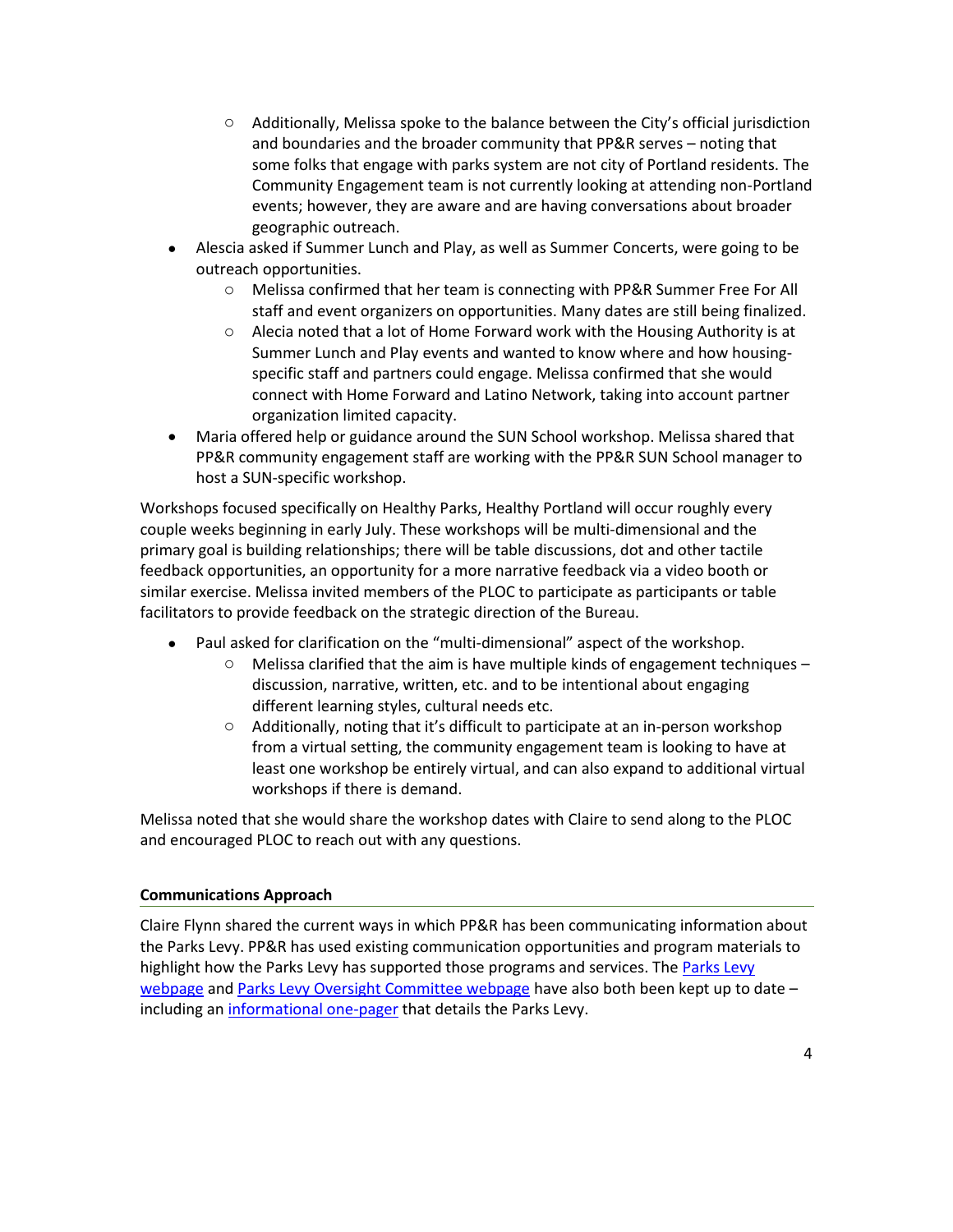Claire then gave an overview of the central communication methods that will be used to communicate progress of the Parks Levy – the PP&R Parks Levy Annual Report and the accompanying Parks Levy Oversight Committee (PLOC) Annual Report.

- The PP&R Parks Levy Annual Report is produced by the Bureau to give an overview of how Parks Levy funds were spent in the fiscal year and indicate progress towards the 15 Parks Levy commitments. Key messages will include the ramp-up period of the Parks Levy and how year one has planted the seeds for success in future years, a summary of major accomplishments, and thanking voters for their passage of the Parks Levy. A shorter executive summary and letter from the Director and Commissioner will be available as an abbreviated version of the report. The report will be finalized following the close of the fiscal year and collection of FY21-22 data.
- The PLOC report will be a response and review of the PP&R Parks Levy Annual Report. The report will include three general areas of review and advice: expenditures, commitments to voters, and transparency and communication. One of the key responsibilities of the PLOC – per the committee's Charter and the Parks Levy resolution language – is to report annually to City Council regarding program process and alignment with Parks Levy goals. PP&R will work with the PLOC to find a time to present the annual report to City Council and to celebrate PLOC members' service.

Both reports will be available via the Portland.gov website for language accessibility. For physical copies of the report, PP&R will focus translation efforts on translating the executive summary and PLOC report into English and the four additional most common languages in Portland – Spanish, Vietnamese, Chinese, and Russian. Key points and messages from the annual report will be included in other PP&R materials that are translated into additional languages.

The PLOC was asked to share any thoughts, feedback, or comments on the communications approach:

- Paul noted that the rollout to community will be important in speaking convincingly about transparency and appreciates the opportunity to participate in the upcoming Healthy Parks, Healthy Portland engagement. Particularly, because there is so much connection between Healthy Parks, Healthy Portland and the Parks Levy, Paul shared that it would be helpful to receive updates about that community engagement.
- Claire shared that there is parallel between the Parks Replacement Bond Oversight Committee and the PLOC and noted that she could sent the Bond Oversight Committee annual report as an example of how a response and review report could be formatted.
- Maria emphasized that many advisory bodies and PP&R are participating in larger community events and workshops – and that could be an opportunity to share and have Parks levy materials available. Melissa verified that PP&R could have handouts/materials available to community about the Parks Levy and advisory body opportunities at Listening & Learning events.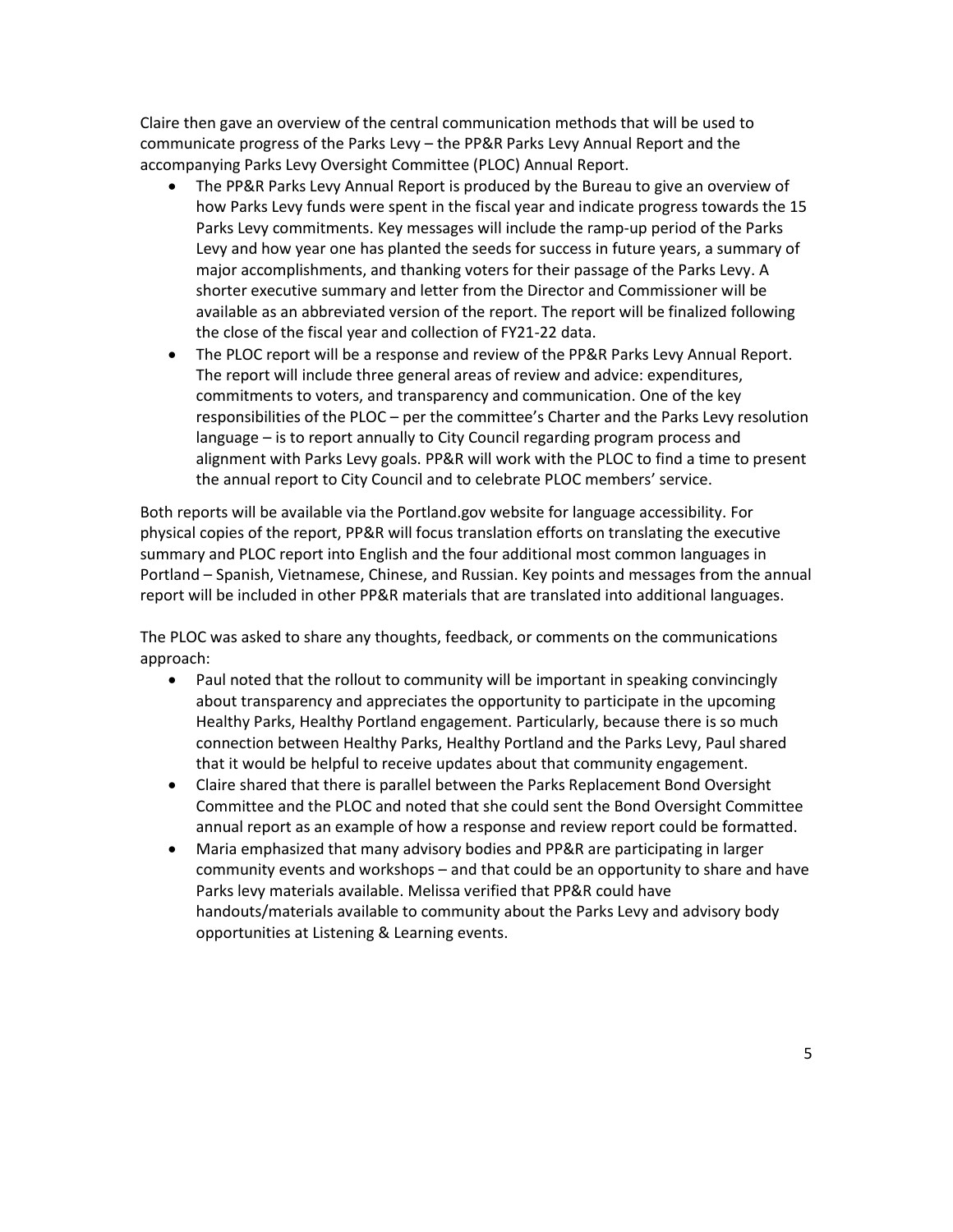# **Current Financial Actuals**

Claire gave an overview and reminder of the blended funding model to support levy-eligible costs, utilizing General Fund first and retaining underspending in the Parks Levy fund to maximize the Bureau's ability to deliver increased park operational services to deliver on commitments to voters. The final percentage of Parks Levy funding and actual amount can only be determined when the total year-end spend and program revenue are finalized. Any savings or underspending, even in non-levy-related areas, acts to reduce the amount of levy resource required, since more General Fund is available to cover more of the levy-eligible services.

• Paul asked how soon actuals would be reported on after the fiscal year ending on June 30. Claire shared that PP&R would be able to synthesize numbers from the fiscal year in the month following the close, by the end of July – and the full analysis would be included in the Parks Levy annual report that the PLOC will see in late summer.

To show an estimate of Levy spending for FY21-22 quarters one through three, PP&R used the high estimate percentage that was originally budgeted between General Fund and levy. PP&R expects the levy spending for FY21-22 to be significantly less than originally budgeted and the quarters 1-3 would be less than the estimated actuals shared with the PLOC in the presentation. This is because, FY21-22 is year 1 of a 5-year levy, and this year has really been to plant the seeds and set up organization growth. The ramp-up aspect of Year 1 has significantly impacted Parks Levy spending this year. The Parks Levy is allowing for an increase in staff and helping facilitate adding workspace to support an expanding workforce – these efforts are ongoing. The underspending so far this year is a result of limited programming and services during the pandemic, continued workforce challenges in recruiting for open positions, and generous budgeting to ensure that hiring managers did not slow down hiring because of perceived budget constraints.

Claire noted that the final blend percentage and values of levy spending will be shared at the next PLOC meeting, as part of the Annual Report process.

PLOC members were invited to share questions, comments, and feedback:

- Judy shared that, previously, the PP&R budget was always contracting and now the Parks Levy is allowing for and expanded workforce and workspace. She asked what the plan is for continued financing past the Parks Levy and if PP&R be able to sustain a longterm work force.
	- o Sarah Huggins, Sustainable Future Program Manager, noted that a conversation was initiated in 2019 with Commissioner Fish and City Council, to look at the services that PP&R provides and budget constraints. At that time, PP&R heard that City Council wanted PP&R to explore funding to maintain and increase services. PP&R continues to work towards that goal, part of which is looking for successor resource to the Parks Levy to continue to provide operations at the levels that are supported by the Parks levy today.
	- o Additionally, one of the biggest funding needs is the \$500 million capital maintenance gap. PP&R is working to bring the funding up to meet the Bureau's needs in a sustained way.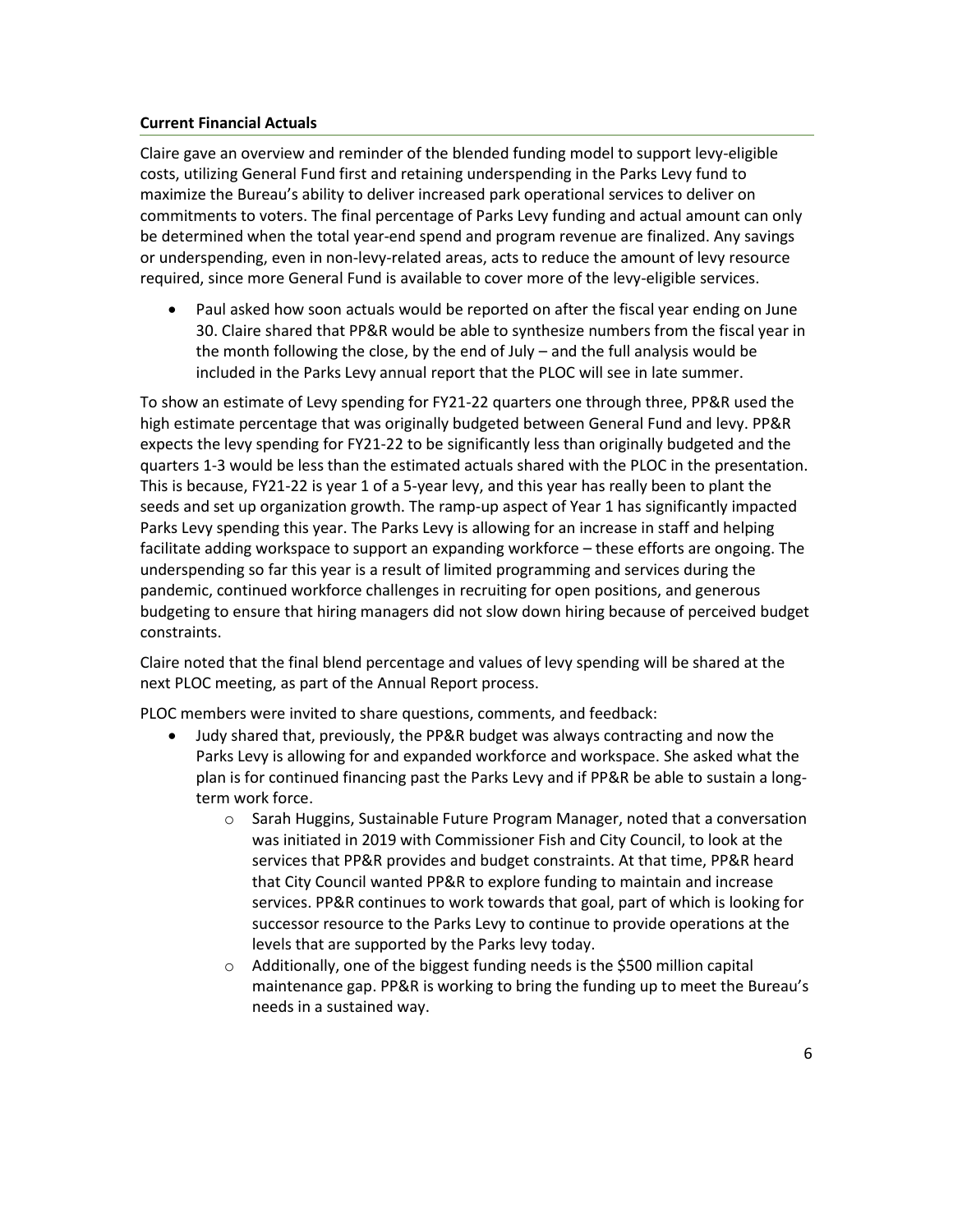- Judy emphasized that climate change is, and will continue to, impact the cost of maintenance – which will further increase funding needs.
	- $\circ$  Melissa noted that deferred maintenance starts to impact the work that PP&R can do. For example, the Crystal Spring Garden and the cost of a salmon-safe environment and how to maintain it.
		- Judy shared that there are innovative cooperative agreements going on, such as with U.S. Fish and Wildlife Service, to look at ecology in the urban center – and encouraged PP&R to engage with them.
		- Judy also emphasized that it will be key to have PP&R staff members who can work with U.S. Fish and Wildlife Service and the Army Corps of Engineers as climate issues transcend jurisdictional boundaries.
		- Melissa highlighted that the Healthy Parks, Healthy Portland work can dial in on the outcomes that PP&R contributes to and bring additional focus to PP&R's impact on climate resilience.
- Paul emphasized that PP&R will have to ask for funding again since the Parks Levy is only for 5 years. PP&R will need to help people reframe idea of parks – to see parks as essential to the health of the ecosystem.
	- o Sarah shared that the PLOC can help show that PP&R can deliver on commitments to voters, and continue to establish trust in how PP&R manages funds.
- Judy reiterated that the impacts of climate change and nature will make the case for the need for continued investment in climate resilient ecosystems, parks, and plants – and shared that PP&R staff member Eric Rosewall's expertise will be helpful in cataloging what plants are thriving or not surviving. She encouraged PP&R and the public to be open to change and be prepared that landscapes won't look like historic parks.
- Sarah highlighted that the PLOC's interest in the topics of climate resilience and ecological sustainable practices will be a presentation topic at future meetings.

# **Housekeeping**

Claire reminded PLOC members of their next meeting scheduled for Monday, September 12. To promote transparency and accessibility, Claire noted that she'll host the meetings in-person and members have the option to attend in-person or via Zoom for meetings moving forward. Additional details about the in-person option will be solidified closer to the September 12 meeting.

Claire also reiterated the timeline and upcoming process for the PLOC annual report and noted that PLOC members are invited to present their own report to City Council.

Claire gave an overview of an annual PLOC meeting schedule – with September and January meetings tied directly to the annual report and budget process. PLOC members confirmed that they were okay with the current balance between topical presentations and levy-specific information.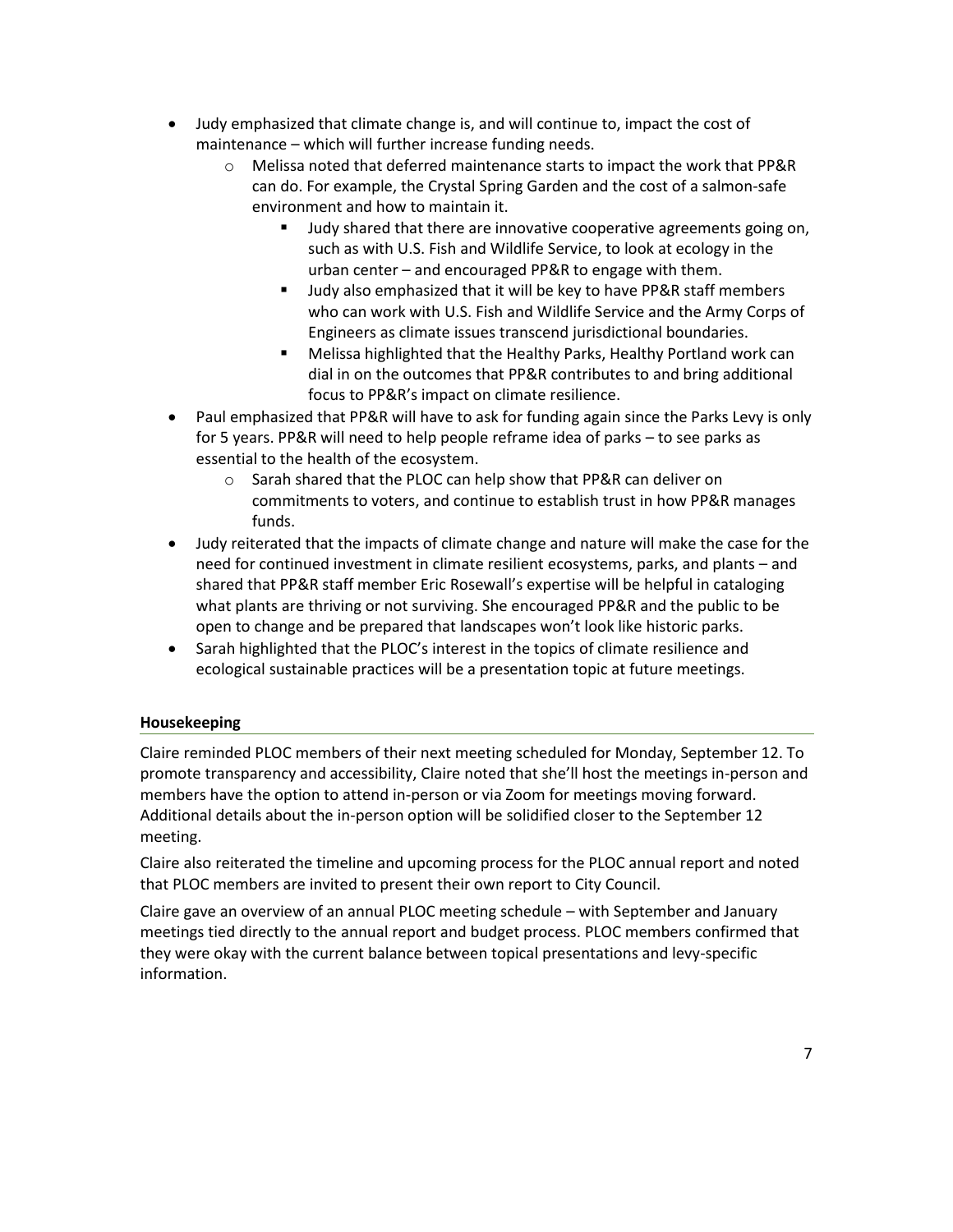#### **Meaningful Access Statement**

It is the policy of the City of Portland that no person shall be excluded from participation in, denied the benefits of, or be subjected to discrimination in any city program, service, or activity on the grounds of race, color, national origin, disability, or other protected class status. Adhering to Civil Rights Title VI and ADA Title II civil rights laws, the City of Portland ensures meaningful access to City programs, services, and activities by reasonably providing: translation and interpretation, modifications, accommodations, alternative formats, and auxiliary aids and services. To request these services, contact 503- 823-2525, or for Relay Service or TTY, contact 711.

#### **Traducción e Interpretación (Spanish)**

Es política de la Ciudad de Portland que ninguna persona sea excluida de participación, se le nieguen los beneficios, o esté sujeta a discriminación en ningún programa, servicio o actividad de la ciudad por motivos de raza, color, nacionalidad, discapacidad u otra condición de clase protegida. En cumplimiento con los Derechos Civiles Título VI y con las leyes de derechos civiles del ADA Título II, la Ciudad de Portland asegura el acceso significativo a programas, servicios y actividades de la ciudad al brindar de manera razonable: traducción e interpretación, modificaciones, adaptaciones, formatos alternativos y ayudas y servicios auxiliares. Para solicitar estos servicios, llame al 503-823-2525, al TTY de la ciudad o al servicio para las personas con problemas auditivos: 711.

#### [Solicitud de traducción o interpretación de PP&R](https://www.portland.gov/parks/spanish-translation)

#### **Biên Dịch và Thông Dịch (Vietnamese)**

Chính sách của Thành Phố Portland là không ai bị loại khỏi, bị từ chối phúc lợi, hoặc bị phân biệt đối xử trong bất kỳ chương trình, dịch vụ hay hoạt động nào của thành phố dựa trên chủng tộc, màu da, nguồn gốc quốc gia, khuyết tật, hoặc tình trạng khác được pháp luật bảo vệ. Tuân theo Đạo Luật Dân Quyền (Civil Rights) Khoản VI và Đạo Luật ADA Khoản II, Thành Phố Portland đảm bảo sự tiếp cận hiệu quả đối với các chương trình, dịch vụ và hoạt động của thành phố bằng cách cung cấp một cách hợp lý: dịch vụ biên dịch và thông dịch, biện pháp điều chỉnh, sửa đổi, hình thức thay thế, và thiết bị và dịch vụ phụ trợ. Để yêu cầu các dịch vụ này, hãy liên hệ 503-503-823-2525, Dịch Vụ Chuyển Tiếp: 711.

Yêu Cầu Dịch Vụ Biên Dịch Hoặc [Thông Dịch Liên Quan Đển PP&R](https://www.portland.gov/parks/vietnamese-translation)

## 口笔**译服务 (Simplified Chinese)**

波特兰市的政策规定,任何人不得因种族、肤色、国籍、残疾或其他受保护的身份状态而被禁止参与任何城市计划、服务 或活动或享有任何城市计划、服务或活动的福利,也不得被歧视。根据《民权法》第六章和 ADA 第二章"民权法"的规定 ·波特兰市须确保市民能够平等参与城市计划、服务和活动,为此要根据需要提供以下各项:口笔译服务、方案修改、住 宿、替代格式、辅助工具和服务。如需申请这些服务,请致电 503-823-2525, 转接服务:711。

## 要求 [PP&R](https://www.portland.gov/parks/chinese-translation) 笔[译或口译](https://www.portland.gov/parks/chinese-translation)

#### **Устный и письменный перевод (Russian)**

Политика администрации Портленда запрещает отстранять от участия в городских программах и мероприятиях, отказывать в обслуживании и льготах или иным образом подвергать дискриминации на основании расы, цвета кожи, национальности, инвалидности или иного защищенного статуса. В соответствии с разделом VI Закона о гражданских правах и разделом II Закона о правах американских граждан с ограниченными возможностями администрация Портленда заботится о полноценном доступе жителей к городским программам, услугам и мероприятиям. При необходимости доступны устный и письменный перевод, адаптивные меры, специальные устройства, материалы в альтернативном формате и иные вспомогательные средства и услуги. Для заказа этих услуг свяжитесь с нами. Телефон: 503-823-2525; служба коммутируемых сообщений: 711.

[Запрос на письменный или устный перевод информации о PP&R](https://www.portland.gov/parks/russian-translation)